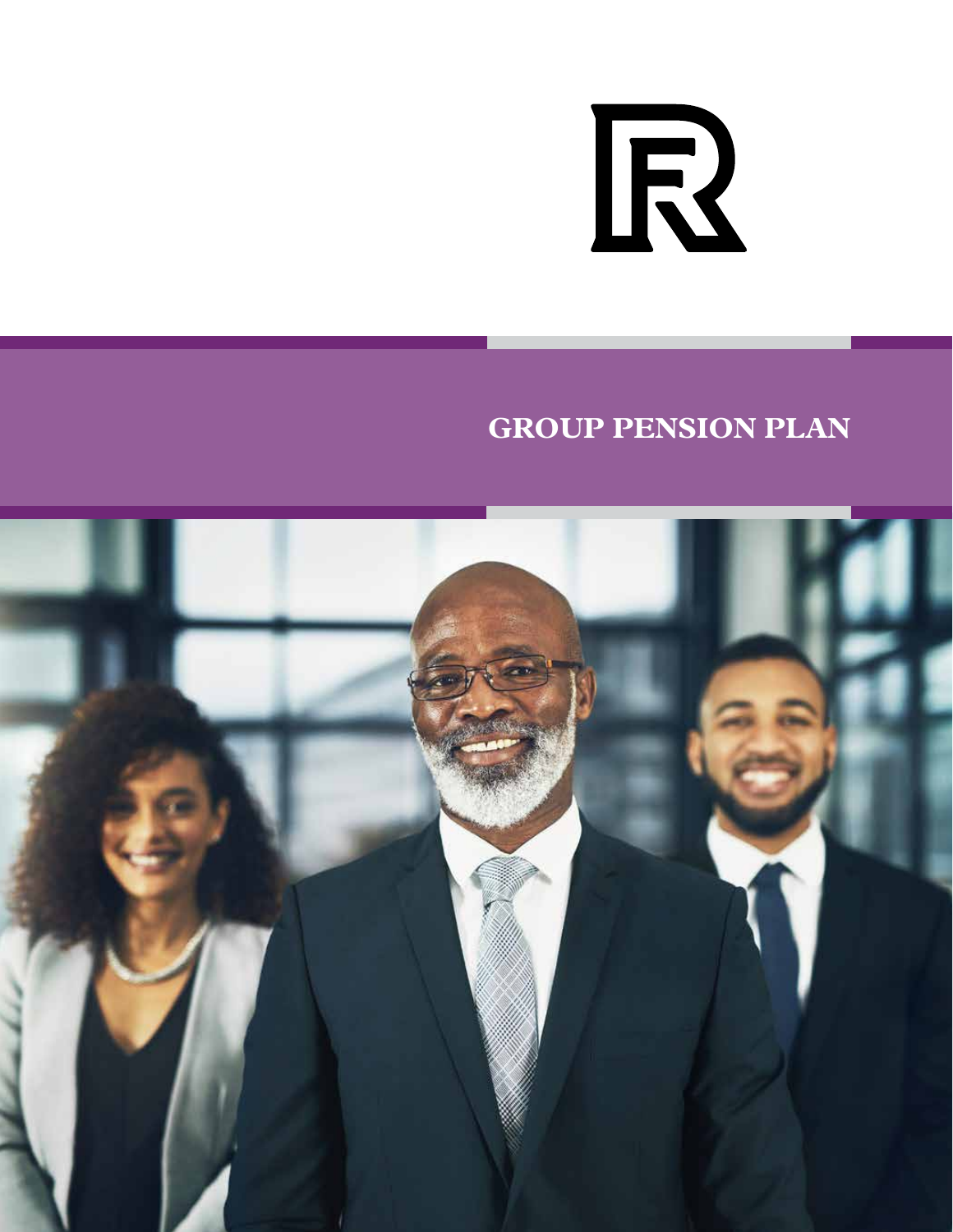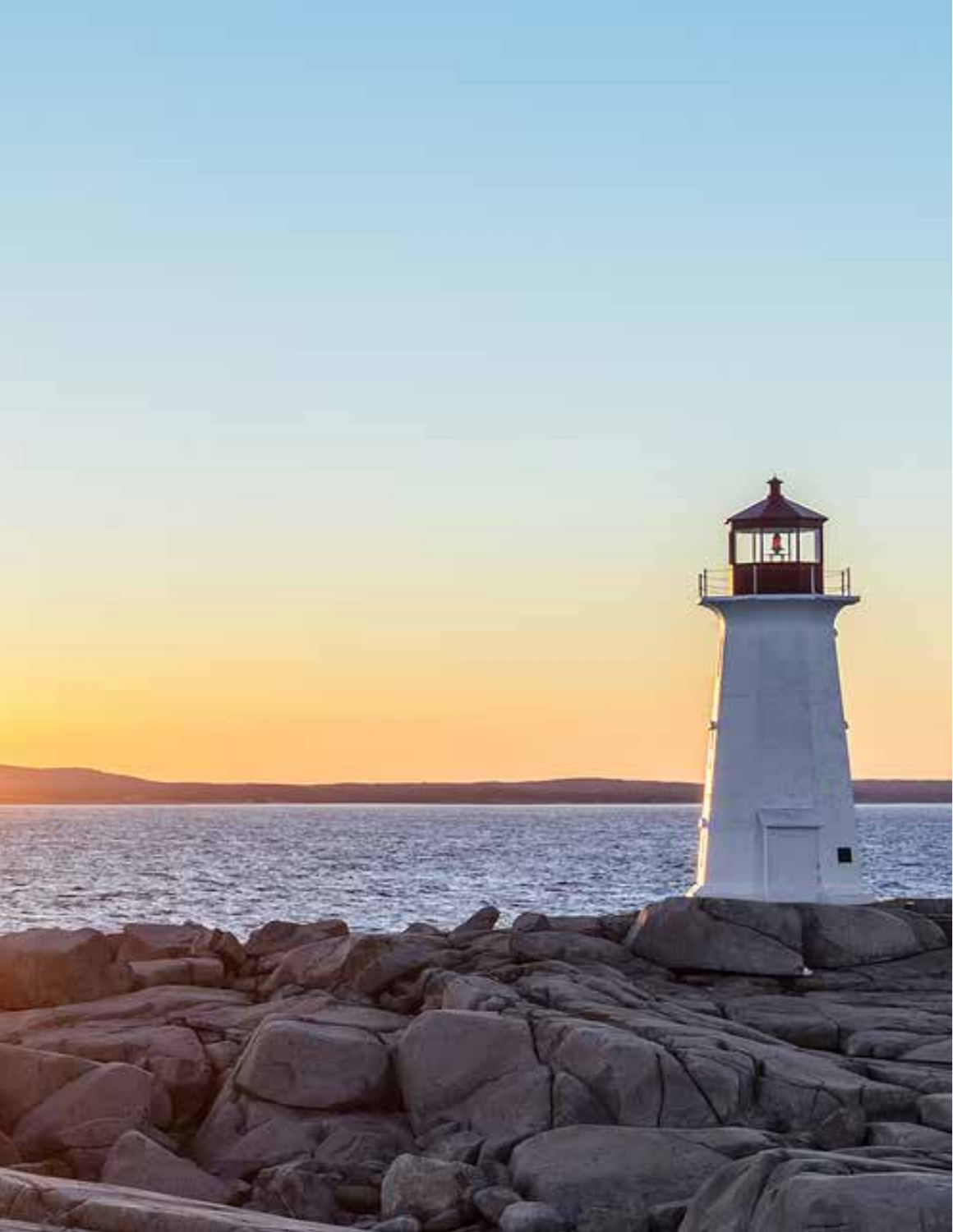

# About Us

Since inception in 1997, RF has been committed to helping clients create and manage wealth. We are a regional private bank connecting clients in Barbados, The Bahamas and the Cayman Islands with the best in local and international investments. Offering a wide range of investment products and services, our financial solutions are designed to help individuals and corporate clients meet and achieve their investment goals.

**Group & Personal Pension Plans** Mutual Funds Investment Management Investment Banking

Personal Retirement Accounts Stock Brokerage Trusts & Estate Planning Educational Investment Accounts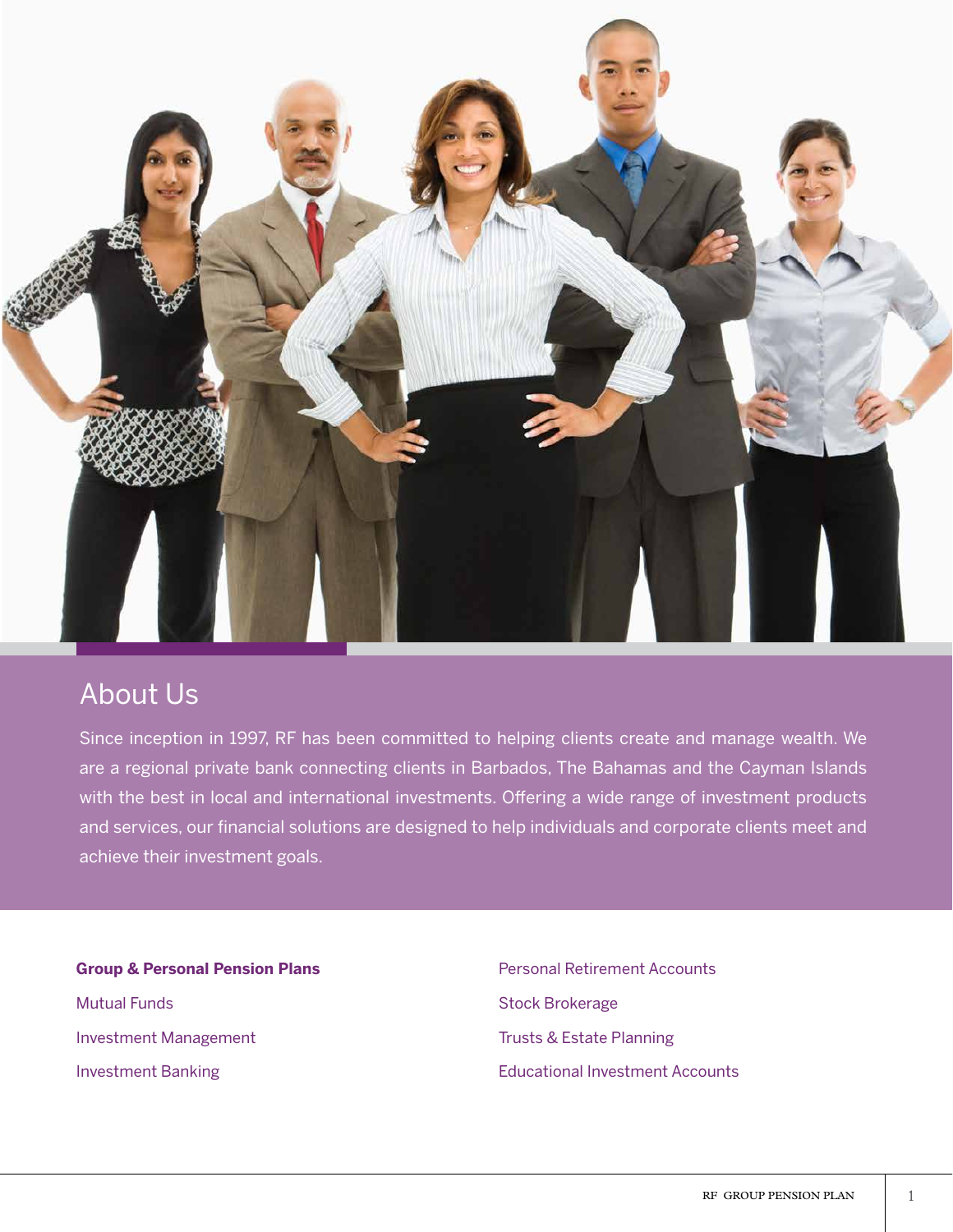

# **RF Pension Solutions**

**Pension solutions for companies of all sizes.**

As an employer, you want to attract and retain qualified, effective people by offering worthwhile benefits, including a pension plan that meets their needs. The ideal pension plan will attract and retain quality employees, reduce staff turnover and enhance employee loyalty.

The best pension plan solution offers both employer and employee:

- Superior investment performance Flexibile structure
- Efficient administration Competitive fees

RF can effectively meet these needs because our pension plans and services are designed and tailor-made around these very principles and objectives.

In addition to specially tailored, stand-alone plans, we offer companies the opportunity to participate in the RF Multi-Employer Pension Plan. This plan was established in response to the growing demand for a cost-effective pension plan that better meets the needs of the employer and the employee.

We provide a complete range of consulting and advisory services to companies looking to either establish a new pension plan or transfer from an existing one. Structured to provide the highest quality of service to both corporate and individual clients, our goal is to provide the most suitable, cost effective pension plan solution.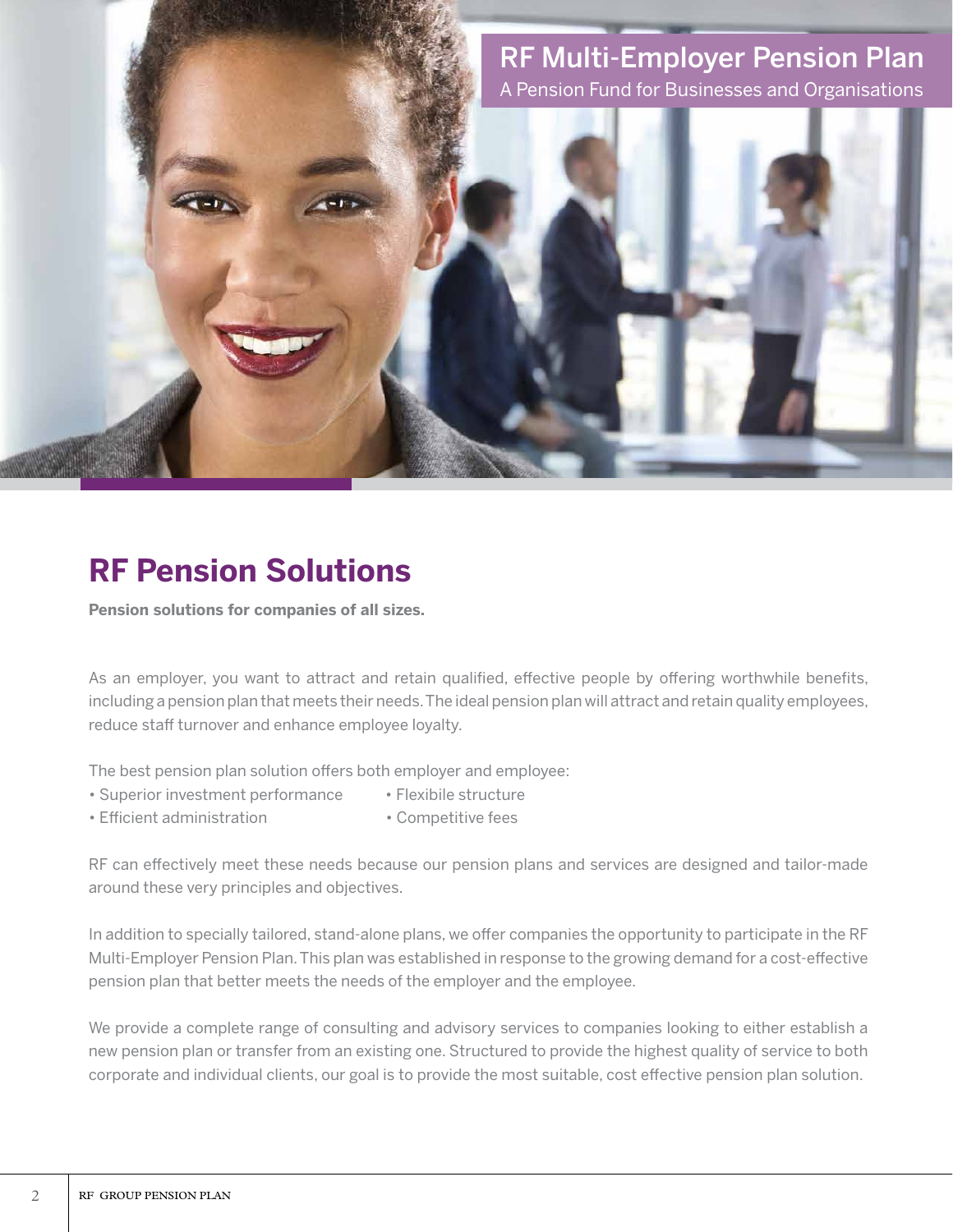

# **What is the RF Multi-Employer Pension Plan?**

It is a defined contribution plan established to assist businesses of all sizes to provide a flexible pension plan for their employees. The plan enables multiple companies to provide a pension solution for their employees without the need to worry about establishing plan documents, arranging for service providers and incurring the costs of running a stand alone pension plan. The plan's advanced technology platform and high level of flexibility allows participants to tailor it to their unique needs with multiple investment options to choose from.

The employer and employee each contribute an agreed amount to the plan each month. RF invests the funds according to the options chosen by the employee and employer and maintains contribution and accounting records. Designed especially for small and medium sized businesses, the RF Multi-Employer Pension Plan is easy to administer and extremely cost effective.

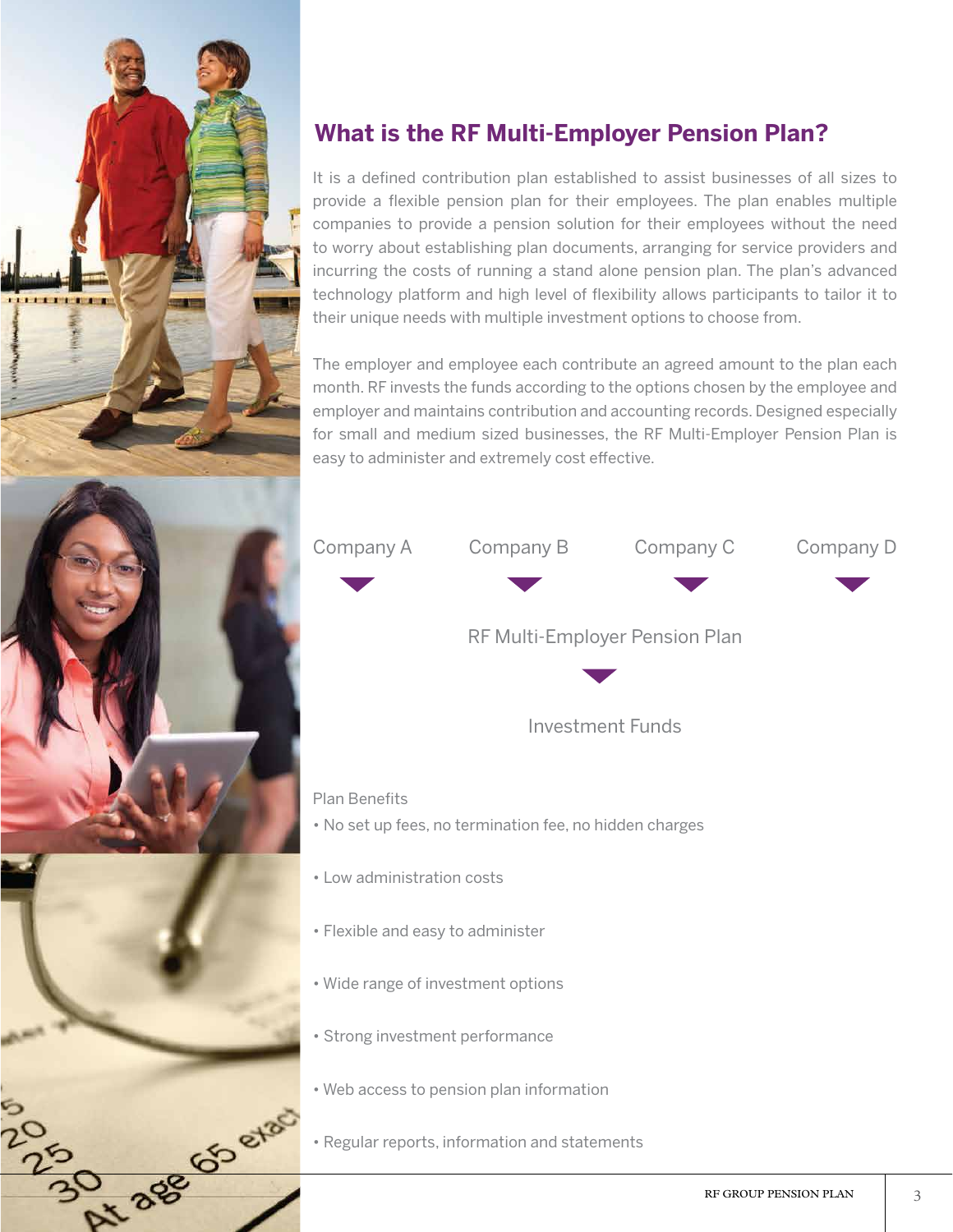

### When it comes to retirement, we want similar things.

Let's face it, most of us may not have enough income to enjoy those golden years. With a growing demand for attractive packages that better meet the needs of the employer and employee, RF offers retirement plan solutions that are all inclusive, and highly individualized, regardless of your company's size. You owe it to yourself and your employees! You need a Pension Plan that is designed and customized to meet your members' needs for security, reliability, simplicity and clarity.

### Retirement requires resources.

#### What Can I Expect At Retirement?

We all want to maintain our lifestyle after retirement. Your pension plan forms the core of your retirement income. Upon reaching retirement, you will receive your accumulated pension benefits (employer's contributions, employee contributions and any voluntary employee contributions), plus any investment returns. The amount you will have at retirement is a function of the amount you invest, the time the funds are invested and the return you obtain on the funds. You need to maximize all three if you expect to have sufficient funds to retire comfortably.

|  |                  | Conservative | <b>Balanced</b> | Aggressive |
|--|------------------|--------------|-----------------|------------|
|  | Your Current Age | 4%           | 6%              | 8%         |
|  | 20               | 148,382      | 263,589         | 483,906    |
|  | 25               | 116,501      | 191,750         | 324,339    |
|  | 30               | 90,298       | 138,068         | 215,741    |
|  | 35               | 68,760       | 97,953          | 141,831    |
|  | 40               | 51,058       | 67,977          | 91,529     |
|  | 45               | 36,508       | 45,577          | 57,294     |
|  | 50               | 24,549       | 28,839          | 33,994     |
|  | 55               | 14.720       | 16,331          | 18,137     |

### See how your money can grow.

Table shows what you can expect to see at retirement (based on your risk tolerance and age when funds are invested) dollar amount employer contribution, for a total of \$200. Actual returns may vary as interest rates are subject to change.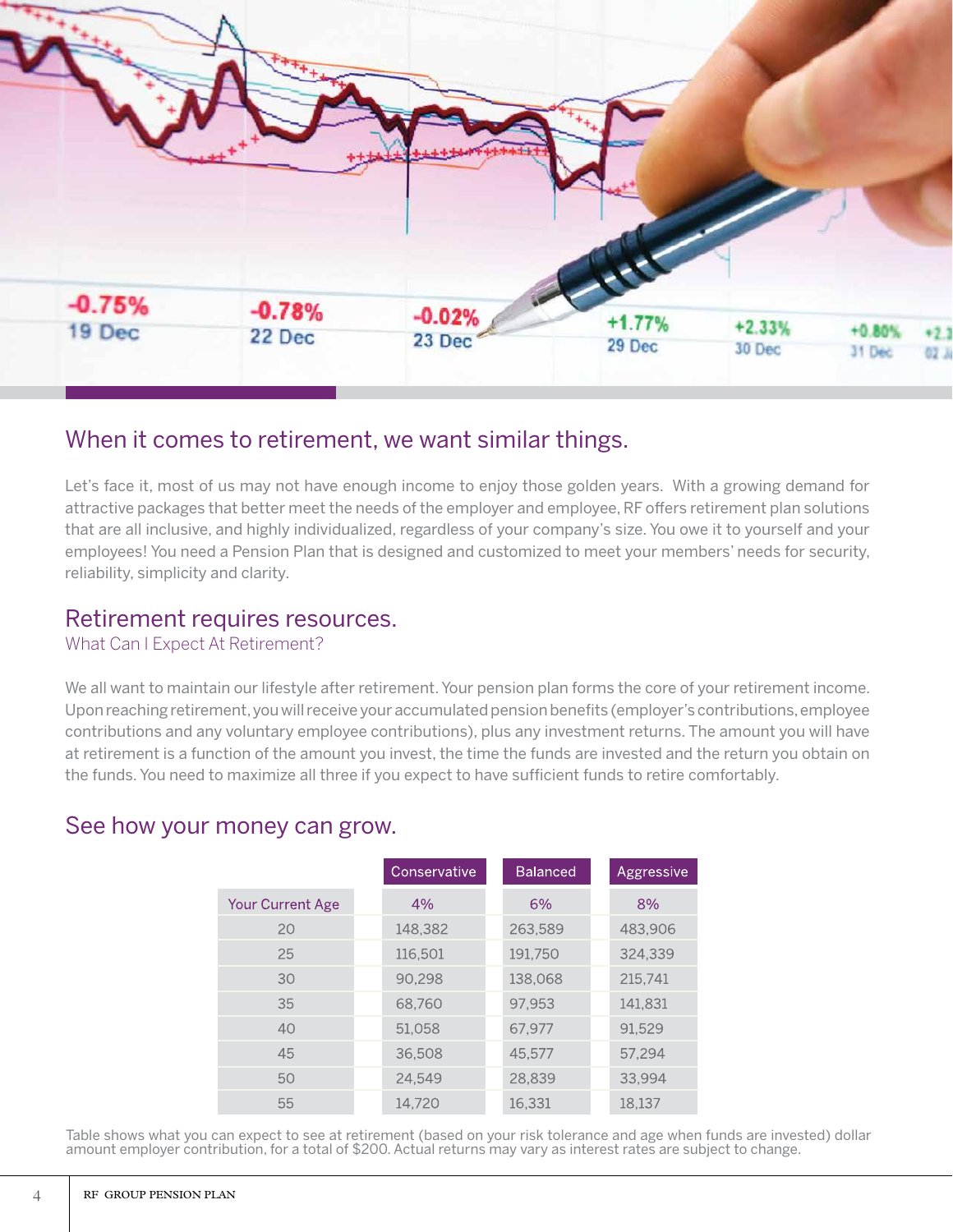### Strong Investment Performance

When it comes to investing for your retirement, even an additional 1% improvement in performance can mean the difference between retiring on your terms, or someone else's.



Our company prides itself on providing a wide range of investment options through which pension participants can maximize returns within their risk capacity over their lifetime. Whether you are looking for a high return/ high risk strategy, low risk/stable return strategy or medium risk/moderate return strategy, we can customize suitable investment options for you and provide the ability to change strategies if you need to. When it comes to investing for retirement, there is no "one size that fits all". All RF investment portfolios are managed by qualified and experienced managers under the expert guidance of our Investment Committee.

### Efficient Administration

Our advanced technology platform provides both employees and employers with 24/7 access to reports and statements, both of which are easy to read and understand. Why wait for quarterly or annual statements when you can go online and access the information anytime you choose? We update contribution records and provide investment valuations on a monthly basis. Our staff is available for one-on-one appointments or over the telephone to help with any issues that may arise.

## Flexible Plan Structure

Whether you choose a stand alone plan or RF Multi-Employer Plan, we have the knowledge and experience to enable you to customize the plan to meet your needs. We understand that companies have to deal with a diverse range of employee and employer requirements and pride ourselves on the ability to draft plan and trust documents that provide for maximum flexibility in meeting these needs.

# Competitive Fees

Our fees are linked to the value of assets under management in each plan. We realize that maximizing the performance of the investments is critical to maximizing the final amount available for retirement and our fees are competitively priced to limit the impact on returns. As RF is able to provide all of the services necessary to manage pension plans for our clients, we are able to bundle our services under one fee and limit any additional charges that might otherwise be incurred.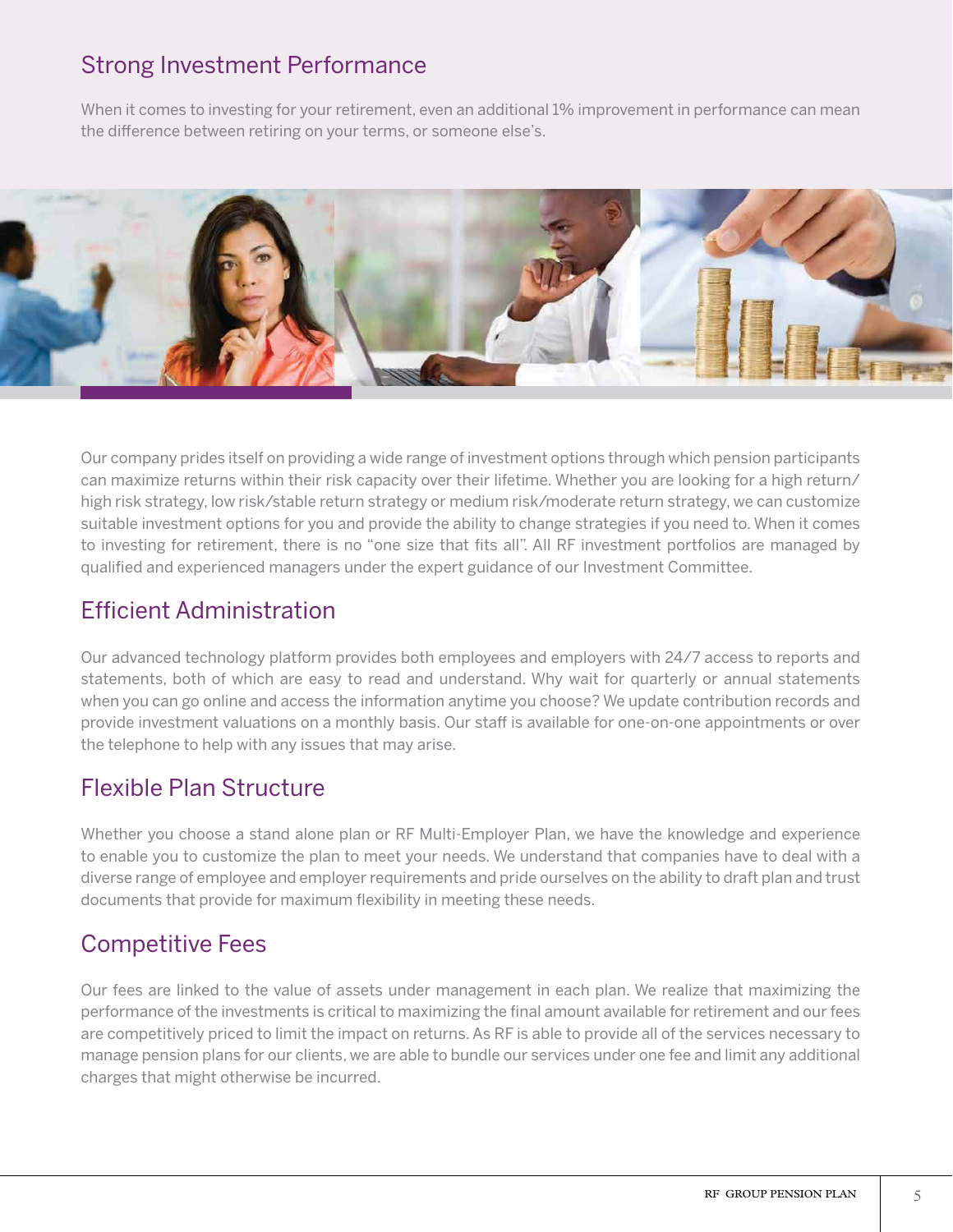

# **Your money is secure for your retirement**

#### Where Will My Funds Be Invested?

The investment performance of the funds contributed will be directly related to the investment options you choose. To make things easy, we've tailored our investment funds to suit your timeline and risk requirements. You choose the percentage of your contributions to be invested in each investment fund. You may invest as little or as much as you like in each fund. Once a year you can change where you want to allocate your contributions and you can also transfer as much as 20% from any investment fund to another without any cost.

|                         | Premium Income Fund                                                                                                                        | <b>Select Balanced Fund</b>                                                                                                  | <b>Strategic Growth Fund</b>                                                                                                   |
|-------------------------|--------------------------------------------------------------------------------------------------------------------------------------------|------------------------------------------------------------------------------------------------------------------------------|--------------------------------------------------------------------------------------------------------------------------------|
| Description             | Invests in fixed income<br>securities including<br>Government and<br>corporate bonds and<br>preference shares.                             | Invests in fixed<br>income securities<br>and Barbadian<br>and international<br>equities.                                     | Invests in Barbadian and<br>international equities,<br>preference shares and<br>private placements.                            |
| <b>Type</b>             | <b>Fixed Income</b>                                                                                                                        | <b>Balanced</b>                                                                                                              | Equity                                                                                                                         |
| Level of Risk           | Low                                                                                                                                        | Moderate                                                                                                                     | <b>High</b>                                                                                                                    |
| This fund is for you if | You are approaching<br>retirement within the next<br>5-10 years and seeking to<br>safeguard and maximize<br>on your accumulated<br>assets. | Retirement is within<br>10-20 years and<br>you are looking for<br>a mixture of safety<br>and modest capital<br>appreciation. | You are ahead of the pack and<br>retirement is within the next<br>20-40 years, meanwhile you are<br>seeking aggressive growth. |

\*Our advisors can help you determine a good mix for your objectives and risk tolerance. Also, your investment choice is not locked in - you can switch your money between any of the funds at no additional charge.

### Your investment choices can be adapted to each stage of your life!

As your personal circumstances change, your investments should be modified to suit your timeline and risk tolerance. As you grow older and your priorities and risk capacity change, your pension plan changes with you. The RF Multi-Employer Pension Plan is tailor-made to fit your retirement needs.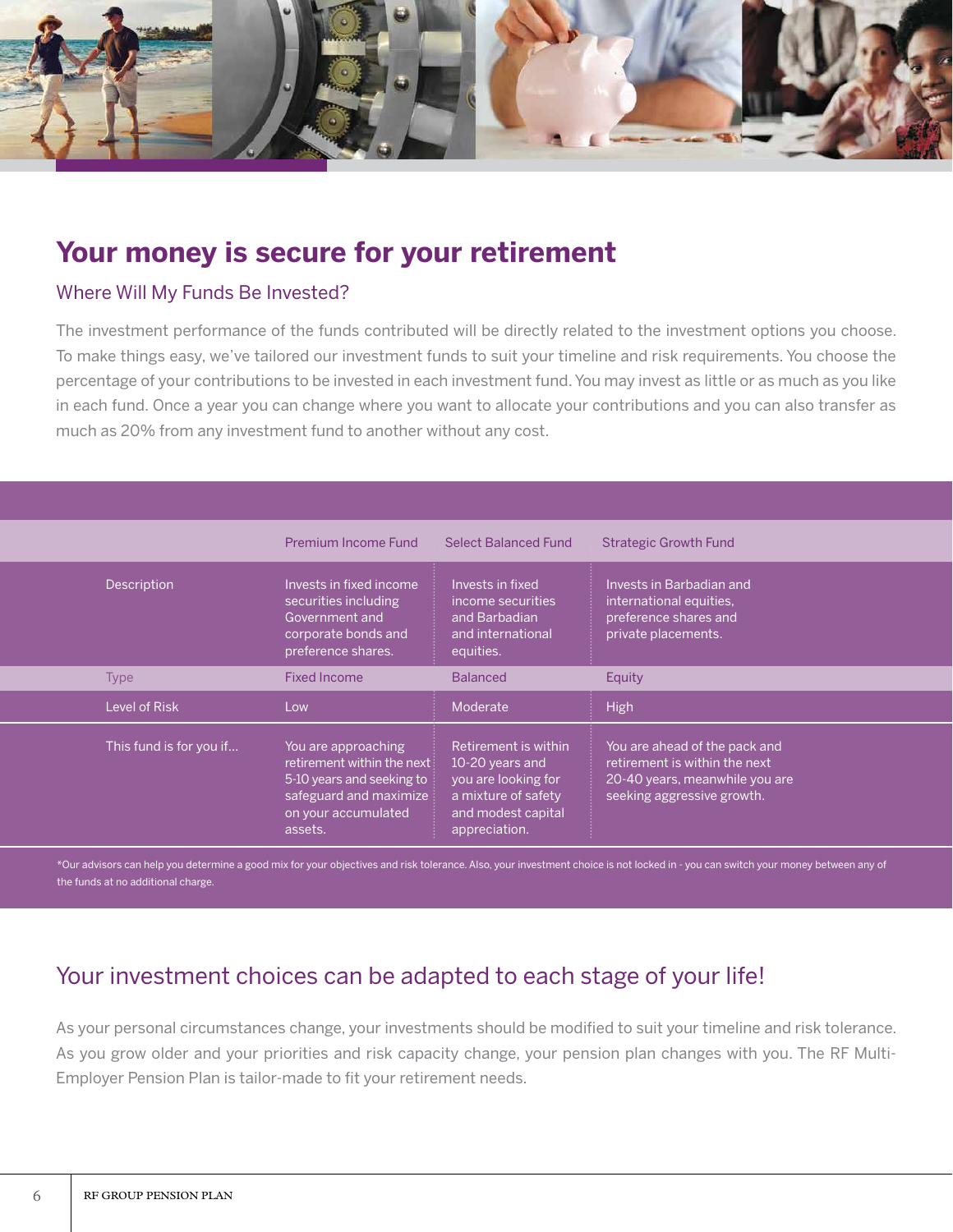## Your pension plan, your retirement funds-you'll be in the know!

#### Keeping Track Of Your Pension

Our administrative staff is here to assist with the day-to-day business of retirement savings and planning. Also, you will be provided with:

- 
- Monthly contribution records Quarterly investment reports
- 
- 
- Monthly pension valuations Periodic pension and investment articles
- Online access to reports and statements One-on-one appointments and telephone guidance as required

## The RF Multi-Employer Plan is transferable!

#### Does My Pension Go Where I Go?

### If required:

- Accumulated pension benefits can be transferred to a new employer's pension plan.
- An employer can change pension provider without penalties.
- If the employer changes, an employee's accumulated pension assets can be transferred into a RF Personal Pension Plan at no cost.

**N.B.: Income cannot be drawn until retirement. Local legal restrictions apply.**

### Starting a new plan or switching from an old plan is made quick and easy!

#### How Do I Join?

Simply contact us via phone or email, one of our pension specialists will contact you and arrange to come to your office, provide a presentation and assist with completing the relevant forms.

### RF will:

- Assist you in terminating the plan with your pension provider;
- Establish record-keeping and compliance procedures for your new plan;
- Assist with completion of forms;
- Ensure legal compliance and requirements are managed;
- Meet with staff to give guidance and address any queries.

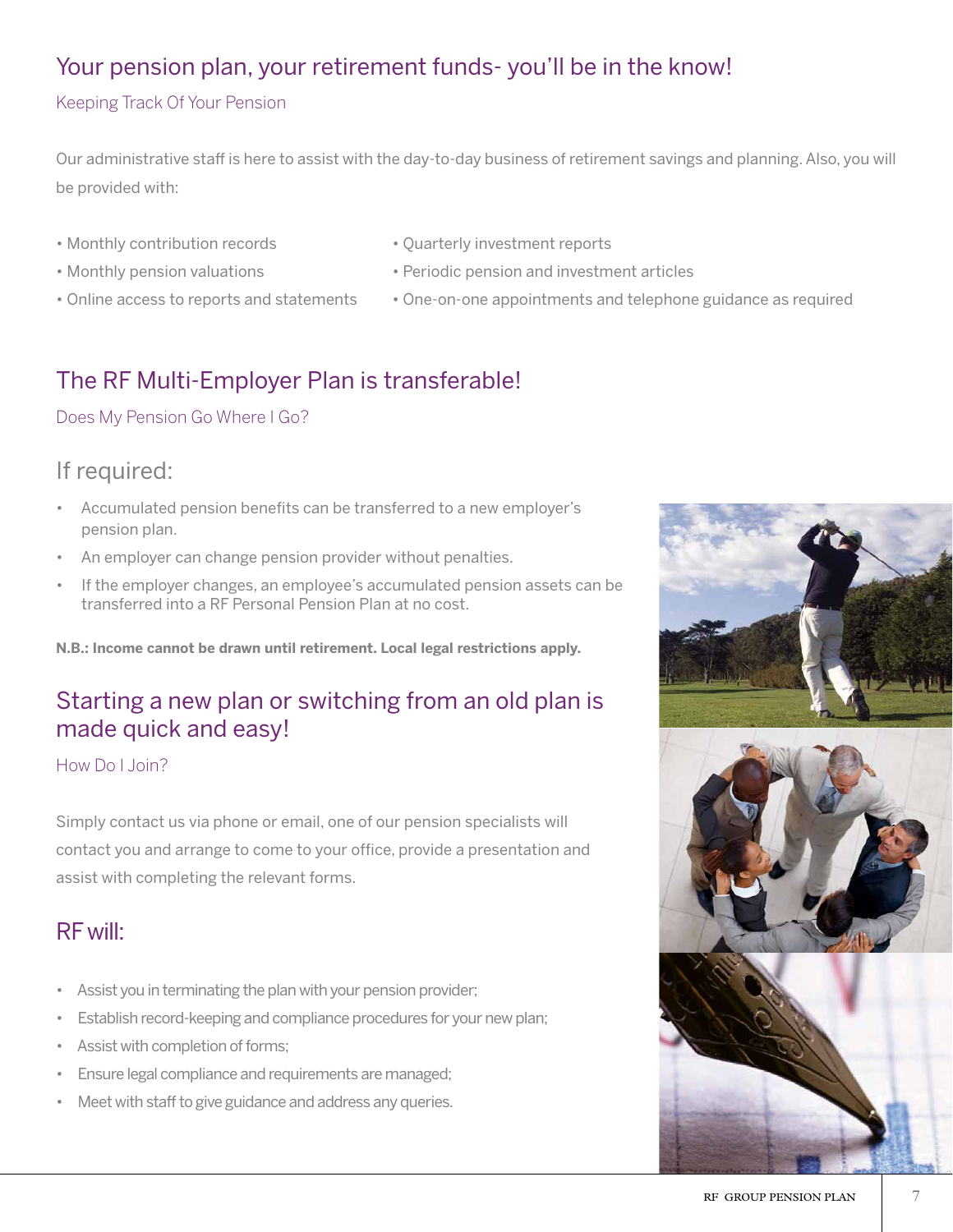

#### **Your Pension Plan in a nutshell...**

The RF Multi-Employer Pension Plan is a defined contribution plan. The employer and employee each make a monthly contribution. The contributions are invested in selected investment funds. At retirement, the contributions and their earnings are used to provide a retirement income.

#### **Frequently Asked Questions**

| Who is eligible to join the Plan?          | Any company with two (2) or more employees                                                    |
|--------------------------------------------|-----------------------------------------------------------------------------------------------|
| <b>Contribution Levels</b>                 | Set by employer                                                                               |
| Retirement Age                             | As specified in the National Insurance and Social Security Act                                |
| <b>Additional Voluntary Contributions</b>  | Permitted                                                                                     |
| Investments Selection                      | Self directed with guidance upon request                                                      |
| Vesting                                    | Fully vested after 3 years                                                                    |
| <b>Portability of Accumulated Benefits</b> | Permitted                                                                                     |
| <b>Governing Body</b>                      | <b>Financial Services Commission</b>                                                          |
| <b>Legal Requirements</b>                  | Mandatory registration with the Financial Services Commission<br>and annual filing of returns |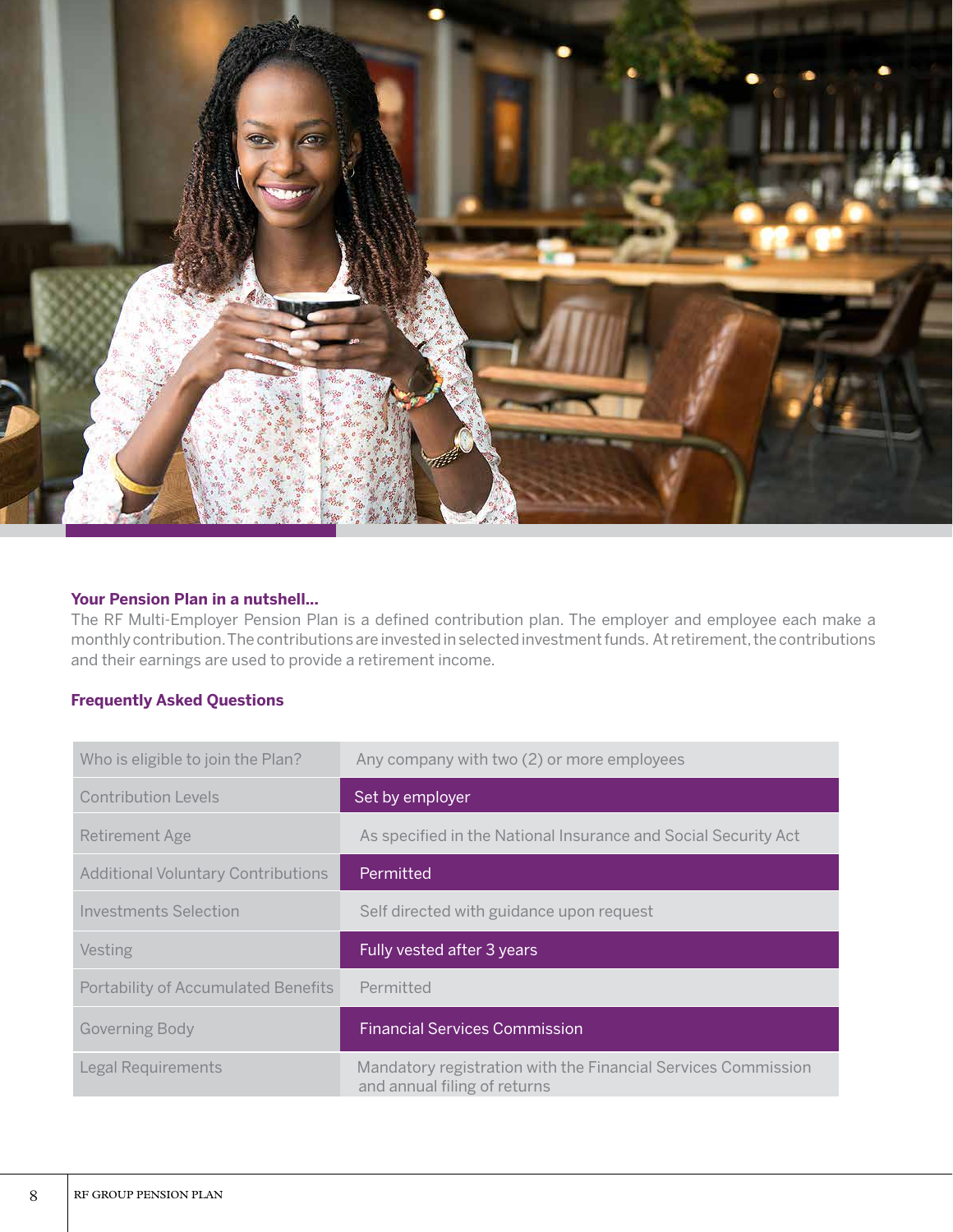# Alternatively... RF Stand Alone Pension Plan

Notwithstanding the lower costs, wide range of investment options and limited administrative requirements, we recognize that the RF Multi-Employer Pension Plan may not meet all the needs of all companies.

To meet the needs of these companies, we offer Stand Alone Pension Plans that are designed to meet the specific needs of each company and its employees. While these plans are generally established by very large employers that do not need to pool assets to obtain benefits of scale, we understand that some companies are willing to pay the additional costs and take on the additional administration in order to meet certain employer/employee requirements, including obtaining control over the securities invested in the Fund and appointing service providers.

Our pension team has over 30 years' experience in designing and administering benefit and defined contribution pension plans and is able to assist in the following:

- Developing the rules of the Pension Plan including eligibility requirements, retirement age, access to employee funds, etc.
- Drafting the Pension Plan and Trust Deed.
- Drafting the Administration and Investment Management Agreements.
- Selection and retention of services providers, including trustees, auditors, administrators and investment managers.
- Drafting the various employer and employee forms necessary for administering the plan.
- Creation of investment portfolios to support flexible investment options.
- Customising pension administration software to meet the needs of the plan.